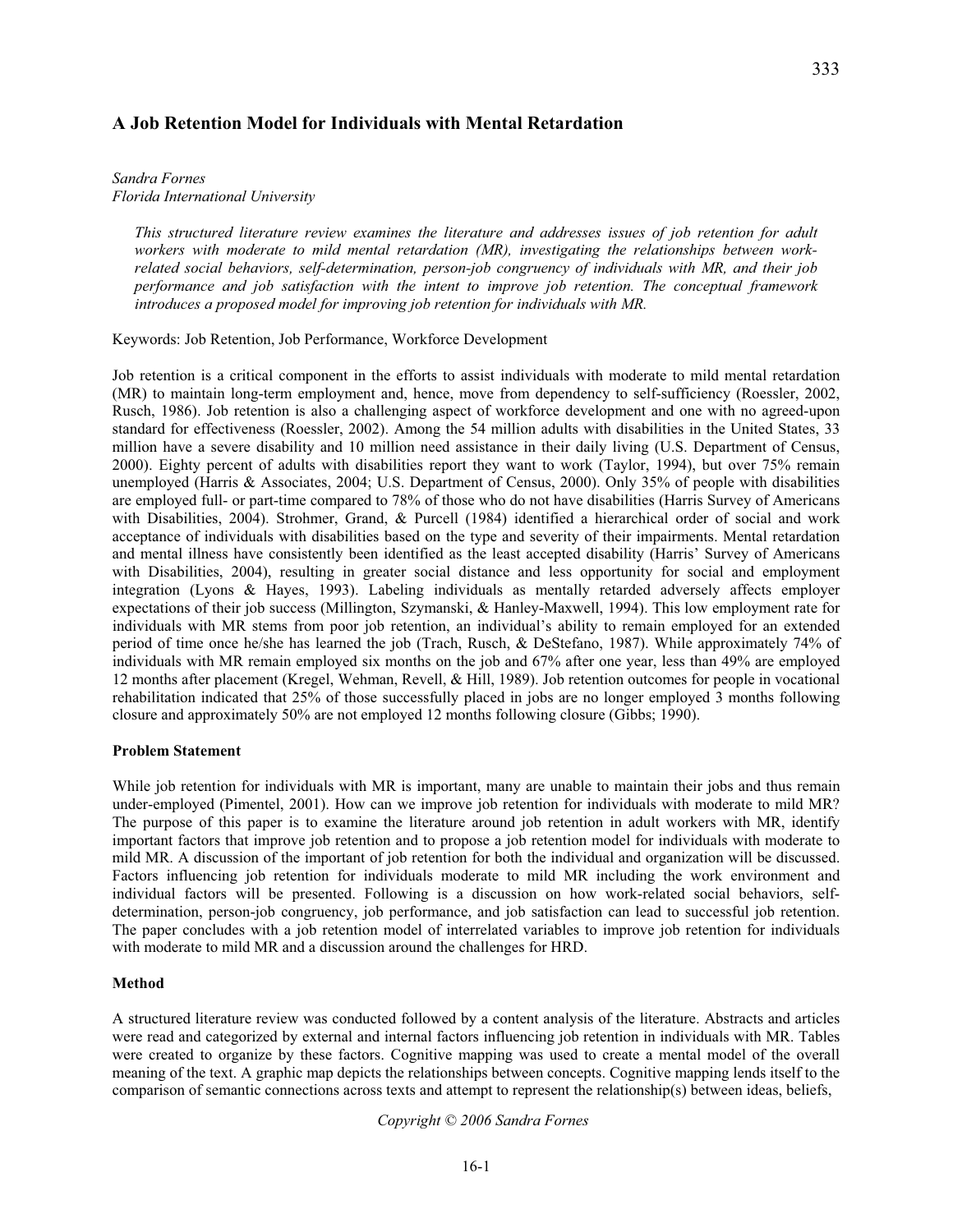attitudes, and information available to an author within a text. These relationships can be represented as logical, inferential, causal, sequential, and/or mathematical relationships (Palmquist, Carley, & Dale, 1997).

### **Importance of Job Retention**

New legislation, The Employer Work Incentive Act for Individuals with Severe Disabilities (1570 IS, 109th Congress, 2005) challenges corporate America. The purpose of this Act is to promote employment opportunities for individuals with severe disabilities and MR, by requiring Federal agencies to offer incentives to government contractors and subcontractors that employ substantial numbers of individuals with severe disabilities. This legislation will expand competitive employment opportunities for individuals with moderate to mild MR by offering businesses an incentive to employ these individuals and provide both a competitive salary and good health care benefits. Senators Roberts introduced this legislation and Kennedy because of their deep committed to help Americans with severe disabilities seek and maintain employment. "We challenge the private sector and the business community to take the initiative and actively work to employ individuals with severe disabilities (Senator Roberts, 2005, in press)."

 Without system change in the form of legislation and strong advocacy, individuals with MR are unable to overcome the barriers need for full inclusion, yet it doesn't stop with legislation, it takes people and organizations to effect the change and herein lies the gap. American with Disability Acts of 1990 (ADA) and other federal initiatives have failed to improve the employment of individuals with MR as fewer these individual are employed today then prior to the execution of ADA. While work and employment provides individuals with MR improved independence, quality of life, social well-being, there are benefits to corporations as well. People with MR offer an untapped pool of productive employees for businesses looking for creative staffing solutions in a tight labor market (Petkauskos, 2005). Individuals with MR provided a pool of qualified workers able to file the shortage of people seeking entrylevel positions (Wehmeyer & Kregel, 1998). Employing individuals with MR improves an organizations competitive advantage through a diversified workforce (Holmes, 2005). People with disabilities have a unique perspective that a smart employer can take advantage of. "Customers also have disabilities and by employing people with disabilities, companies can learn about that target market (Holmes, 2005)." Additionally, tax incentives and government contracts are awarded more frequently to those organizations employing individuals with disabilities (1570 IS, 109th Congress, 2005). Companies that employee people with disabilities are seen as acting in a socially responsible manner and viewed more positively by the community (Holmes, 2005; Vondracek, Learner, & Schulenberg, 1986).

 Whether organizations employee individuals with MR due to the need to fill entry-level positions, create more competitive advantages through a diverse workforce, or seeking tax incentive, HRD faces new challenges. In order to ensure the long-term successful employment of individuals with MR, considerable research, planning and facilitating their participation in the workforce have to encompass the multiple needs that HRD must address to improve job performance and overall organizational performance. There is a need for an integrated approach that merges the individual and the organizations' systems perspectives (Habeck, 1999) such as job retention and performance models.

#### **Job Retention Factors**

Job retention is affected by external factors of societal and cultural issues and supported work environment and internal factors of individual's job attitudes and behaviors. The societal and cultural issues of economic factors, labor market conditions, legislation, societal attitudes and climate (Wright, 1980), poor infrastructure including physical and family setting, transportation and housing - all partially contribute to poor job retention (Wehman & Kregel, 1998).

 Job retention is decreased by work environment and organizational factors such as employer ignorance and bias (Rusch, 1986), lack of opportunities, poor placement, inadequate job-match, and career development, and deficiencies in restructuring jobs and training programs to accommodate individuals with MR (Lagomarcino, Huges, & Huges, 1999). Poor job retention can be partially attributed to the failure of vocational rehabilitation practices, such as prevocational training programs, sheltered workshops and transitional employment, to provide integrated paid employment for people with MR (Wehman, 1996; Wehmeyer, Agran, & Hughes, 1998). Even supported employment (SE), which has been identified as the most promising approach to integrate, paid work environments (Rusch, 1986) has not provided for long-term job retention (Konig & Schalock, 1991). Persons with MR face the lack of qualified programs that prepare productive workers with appropriate work behaviors and attitudes (Chadsey-Rusch, 1986).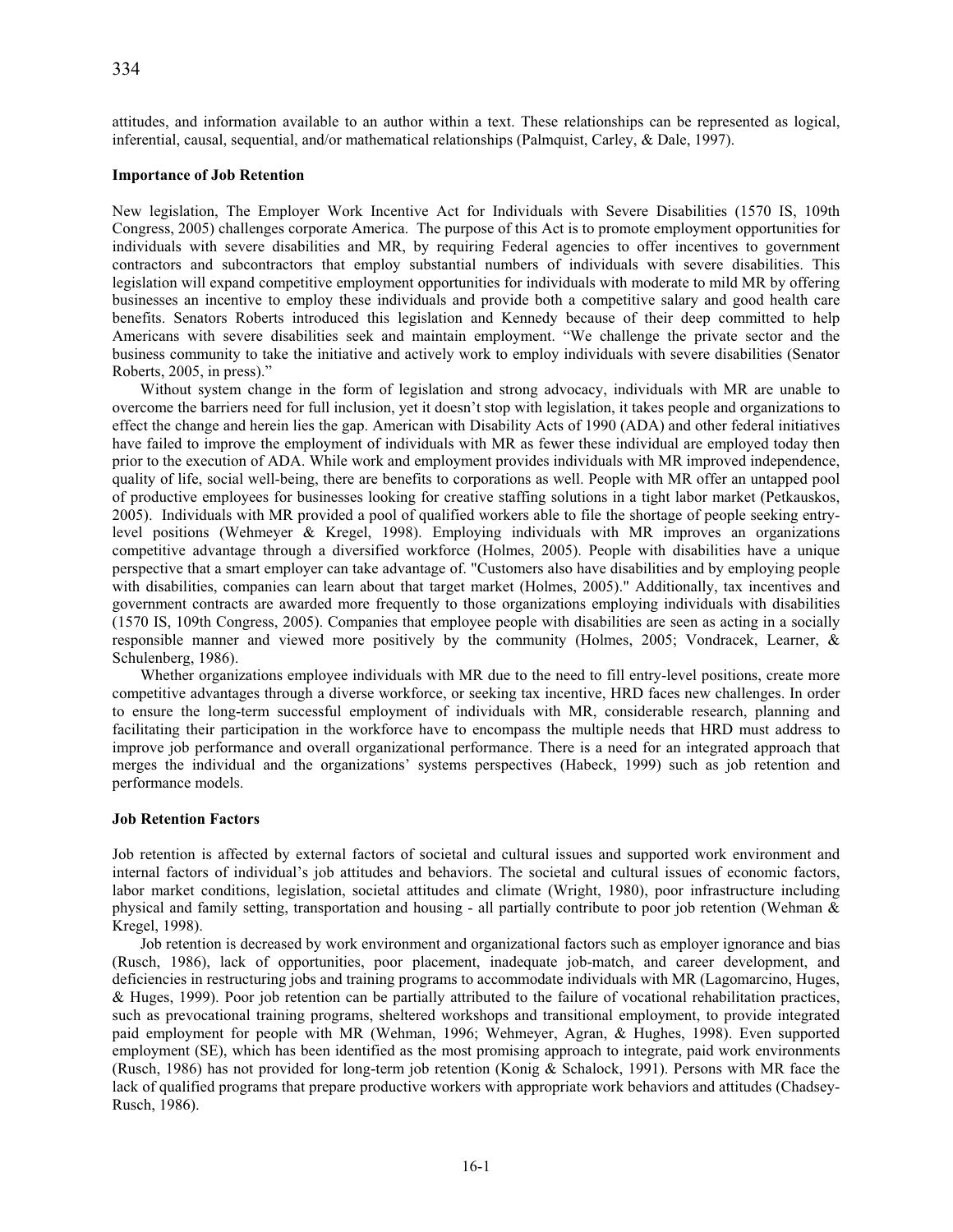While societal, cultural and work environments affect job retention, the major factors contributing to poor job retention for working adults with MR are internal individuals factors. A combination in appropriate work-related social behaviors and poor job performance accounts for 70% of job separations (Chadsey-Rusch, 1986; Hill, Wehman, Hill, & Goodall, 1996). Successful job retention for adult workers with MR is directly related to the degree of worker's behavior and attitudes including person-job congruency (Rosseler, 2002), self-determination (Wehman & Kregel, 1998), work-related social behaviors, performance (Hill et al., 1996; Greenspan & Shoultz, 1981), and job satisfaction (Rosseler, 2002; Wright, 1980).

# **Internal Individual Factors Influencing Job Retention**

Performance and job retention of individuals with MR is complicated by internal individuals factors such as nonintellectual factors of an individual's mental retardation. Sheltered home and community life only contribute to the poor work maturation process and a poor work personality (Gellman, 1961). Strategies for improving work personality include job matching to ensure that individuals are suitable to the job, work environment, and work culture (Lofquist & Dawis, 1991) and a person-centered approach to improve self-determination skills. Proper work personality contributes to the further development of self-determination and self-management skills (Wright, 1980). Additional individual factors that affect job retention include work behaviors, job performance, and job satisfaction. *Mental Retardation* 

Mental retardation is a restriction in cognitive and adaptive functioning. Restrictions in cognition affect knowing associated with common sense and all forms of reasoning, including motivation, apprehension, acquisition, retention, recall, generalization, performance, and feedback (Wright, 1980). Slow or impaired adaptive behaviors impede maturation, learning, and/or social adjustment, thus limiting such essential daily activities as being mobile and getting along at work and at home with people and obligations (American Association of Mental Deficiency [AAMD], 2002).

### *Work personality*

Vocational changes result from alterations of both behavioral and attitudinal components of the personality patterns through work and life experiences (Wright, 1980). Competitive employment requires workers to be able to cope with a variety of behavioral demands (Neff, 1976), including not only the know-how required by specific work tasks, but also an elaborate set of attitudes, opinions, beliefs, and feelings referred to as the work personality. Work personality manifests through the work maturation process and an individual's attitudes and behaviors (Neff, 1976). *Work Maturation* 

Work maturation is a process of developing work personality - behavior patterns exhibited in a work situation or the manner in which an individual enacts a work role (Wright, 1980). High work maturation increases one's employability and leads to work satisfaction and work retention. Immaturity causes a high turnover rate in the unskilled jobs for which so many people with MR are forced to compete (Wright, 1980). Work maturation is learned through a socialization process that begins at birth. The family originally provides the behavioral patterns and motivational systems that induce children to achieve and become productive. School continues the process of learning the responsibility of work and relationships with peers and authority figures away from home. Household chores are later succeeded by after-school and summer employment, which helps gradually develop work personality and prepares children for the pressures and tensions of a formal work life as an adult. However, the process of work maturation for individuals with moderate to mild MR is often disrupted by parental attitudes and separation at school (Gellman, 1961). The birth of a child with an apparent disability induces parental attitudes of over-protection or rejection. Parents often deprive their children of the complexity of family chores and responsibilities. Limiting these activities hinders their development of a sense of productivity and work satisfaction. School brings segregation and isolation. Lower standards for individuals with MR diminish the achievement drive. Prejudice restricts opportunities for summer or after-school work. Having learned how not to work, these individuals see themselves as unproductive and unable to work (Gellman, 1961). As young adults, individuals with MR lack the knowledge and experience that underpins a work personality or appropriate job attitudes and effective work behaviors (Gellman, 1961). Undependability and immaturity cause a high turnover rate in the unskilled jobs (Wright, 1980).

 Strategies to improve work personality include job matching and self-determination - a person-centered approach to work programs. This person-centered approach helps individuals with MR explore their work preferences and job market and match their work, social and personal strengths to job requirements (Lofquist  $\&$ Dawis, 1991) empowering individuals with MR to make reliable choices about their abilities and the jobs of interest. The person-centered planning approach (Mount & Zwernik, 1988) provides individuals with MR a means to move away from professionally determined life outcomes toward empowerment and self-determination of planning for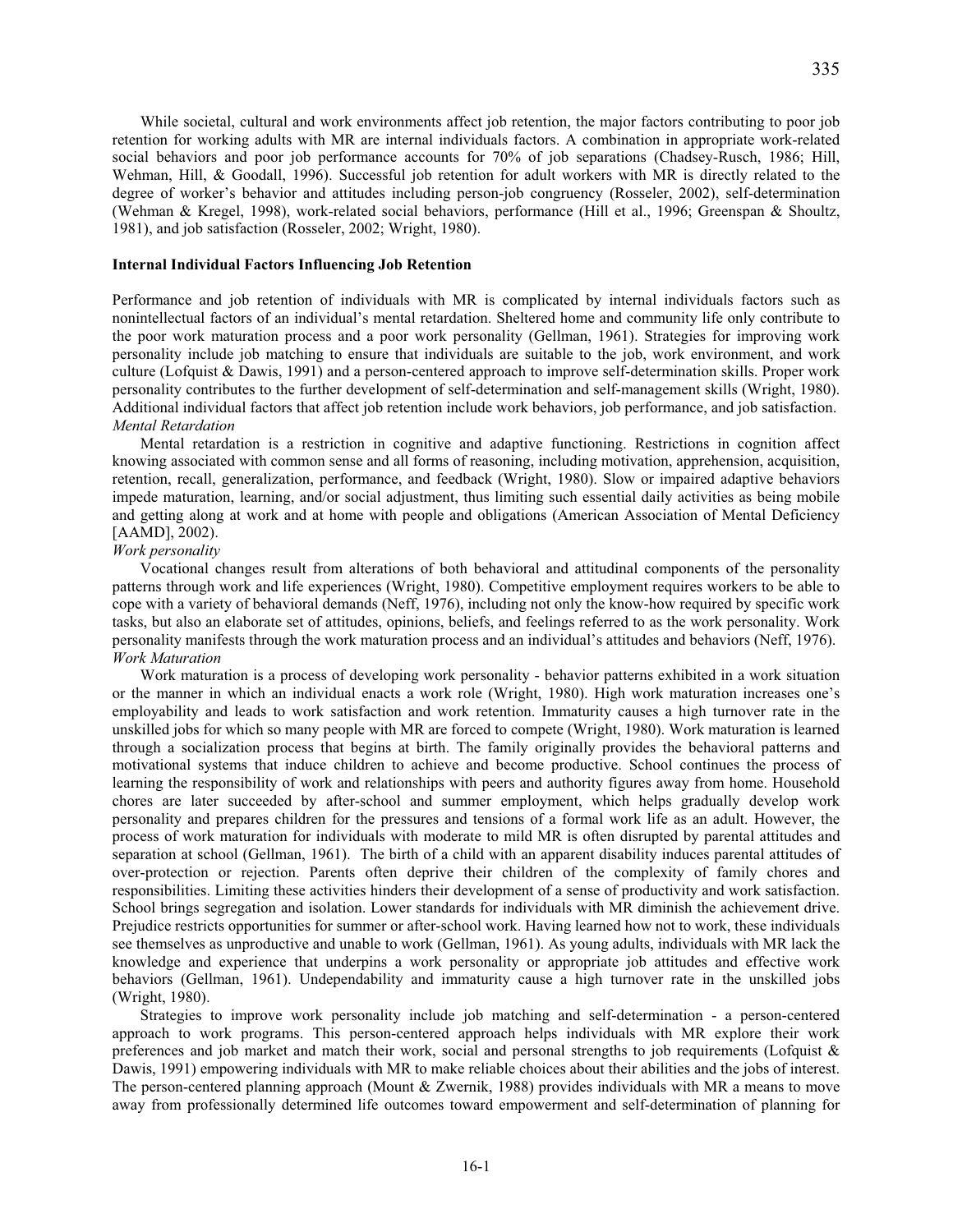their employment, recreation, education, and housing outcomes (Turner, 1995). Person-centered approaches are intended to organize and guide the self-determination efforts of an individual with MR, his or her family members, and service providers as they work collectively to assist the individual in pursuing his or her interests, desires and goals (Mount & Zwernik, 1988). It is planning the best quality future for a person based on strengths, preferences, and dreams for a lifestyle (O'Brian & Lovett, 1992). This person-center approach furthers self-determination in individuals with MR and must be considered in the job matching process

*Job Matching* 

 Job matching assesses and matches a person's interests, characteristics, skills and abilities (both behavioral and cognitive) with the job requirements and work environment (Lofquist & Dawis, 1991). Successful job matching increases employee job satisfaction and job performance (Berkell, 1987; Konig & Schalock, 1991) leading to higher job retention (Roessler, 2002). Job matching strategies help people with MR identify their abilities as well as their needs (self-determination) and acquire positions in which correspondence or congruency exists between needs and activities and skill and requirements (Roessler, 2002). The person-job matches that is a prerequisite to job tenure and obtaining competitive employment (Lofquist & Dawis, 1991; Super, 1990). Without careful planning and job match individuals too frequently are shunted into low-paying, unsatisfying jobs that offer little hope for advancement. *Self-Determination* 

 Successful job retention incorporates the principles of self-determination. Attributes associated with selfdetermination include self-awareness, self-advocacy, self-efficacy, self-regulation, decision-making, autonomy, goal setting, consumer choice and control over what affects one's life (Wehmeyer, 1996; Wehmeyer & Kelchner, 1997). These terms are all a process of discovery of individual aims, aspirations and skills that empower the individual to make choices about their careers and work (Biklen, 1988). Self-determination (Wehmeyer et al., 1998) in the employment search process can enhance competitive employment opportunities, job retention and job satisfaction for people with MR (Mount & Zwernik, 1988). Self-determination fosters people with MR to rely on their knowledge about the structural relationships among occupations and to be able to plan their careers (Wehmeyer et al., 1998). While establishing job match and self-determination concepts enhance job retention as well as job performance and satisfaction, they do not encompass the unexpected on-the-job barriers that arise due to interpersonal conflicts and/or productivity problems. Hence, attitudinal and behavioral factors must be addressed for individuals with MR to obtain and retain employment (Wright, 1980).

## **Work-related Social Behaviors**

The most common cause of job loss among individuals with MR is a combination of unacceptable work-related social behaviors (Greenspan & Shoultz, 1981; Lagomarcino, Huges, & Rusch, 1989) and poor work performance. Surveys conducted with adult workers with MR concluded that a combination of job performance and work-related social behaviors account for 70% of job separation (Hill et al., 1996). These job behaviors included: (1) work-related social behaviors, (b) job-related routines, and (c) job performance factors.

 *Work-related Social Behaviors* required for successful job retention include: (a) social awareness (Chadsey-Rusch, 1986), (b) temperament (Kregel et al., 1989), and (c) personality characteristics (Rosenberg & Brady, 2000). *Social awareness* includes the understanding or people, getting along and appropriately interacting with supervisors and co-workers, offering assistance and giving positive comments. Additionally one must understand of the work environment and is able to provide information about the job (Greenspan & Shoultz, 1981; Hanley-Maxwell, Rusch, Chadsey-Rusch, & Renzaglia, 1986). *Temperament* includes adaptive behaviors, subordinate and aberrant behaviors (Hill, Wehman, Hill, & Goodall, 1986; Kregel et al., 1989), ability to deal with the pressures and stress of the job (Salzberg, Agran, & Lignugirs/Kraft, 1986), and self-control (Wright, 1980). *Personality characteristics* refer to appearance and good hygiene, time management, being cooperative and flexible (Greenspan & Shoultz, 1981; Hanley-Maxwell, Rusch, Chadsey-Rusch, & Renzaglia, 1986), and the ability to accept constructive criticism, value honesty and conform to socially acceptable standards of truthfulness (Rosenberg & Brady, 2000) as well as expressing appreciation and courteousness.

 *Job-related Routines and Behaviors* are daily life skills that are not part of the job but are vital to successful job performance (Callahan & Garner, 1997). These routines may occur either on-site or off-site and include transportation (the ability to get to and from work); personal and work scheduling; and financial management including banking and budgeting skills (Bellamy, Rhodes, Mank, & Albin, 1988; Callahan & Garner, 1997; Rosenberg & Brady, 2000). The availability of transportation allows productive and independent living for individuals with MR. Employment opportunities may be superfluous if they are not within easy access to public transportation or if the distance and complexity of travel are beyond the physical or mental capacity of the individual (Wright, 1980). Good work-related social behavior affects job satisfaction and improves performance, which leads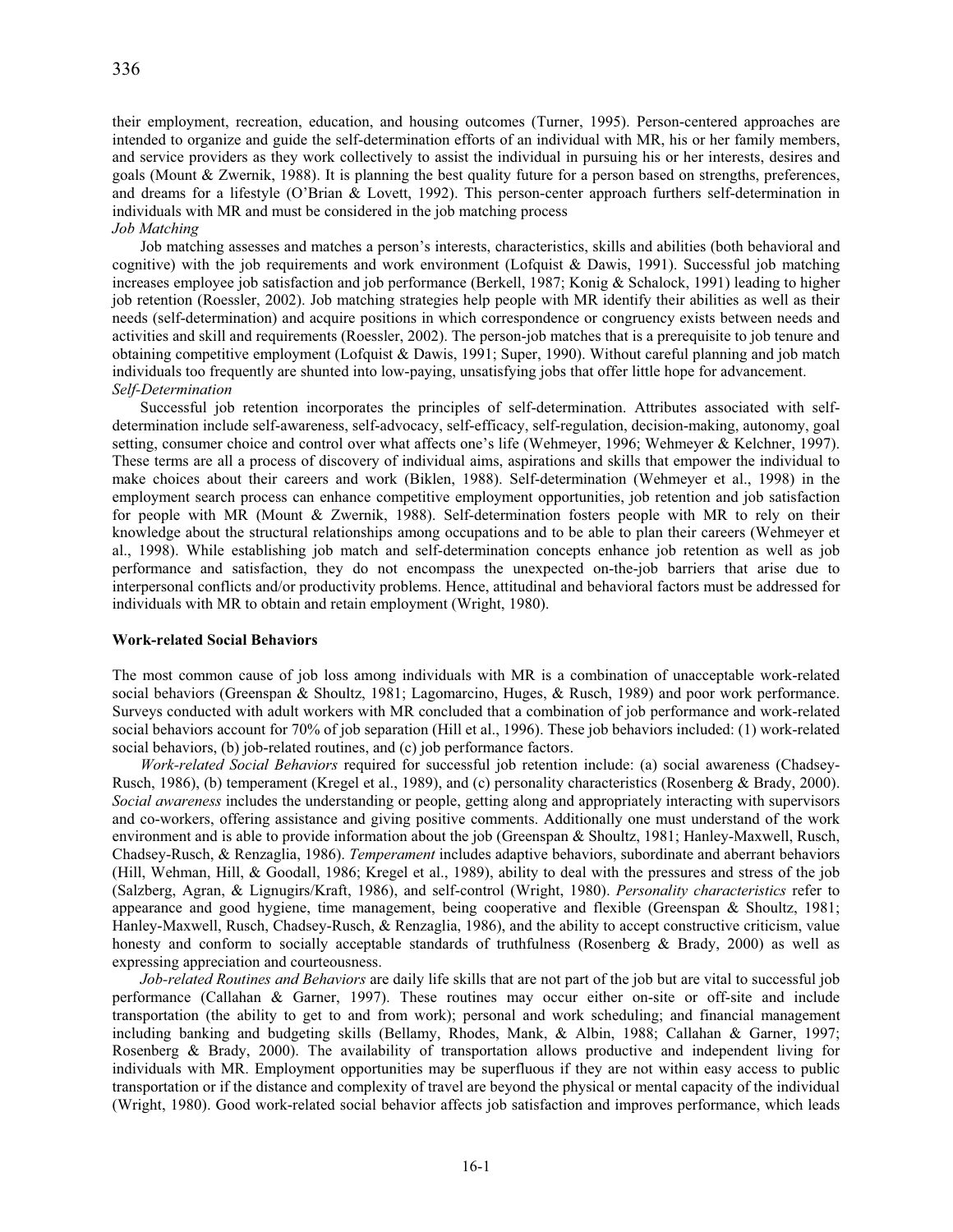to job retention (Mueser, Becker, & Wolfe, 2001). Furthermore, job satisfaction leads to improved job retention in the non-disabled population (Mueser et al., 2001)

#### **Job Performance**

Forty-five percent of individuals with MR are not working because of inadequate job performance (Roessler & Bolton, 1985). Employers fear that individuals with MR show poor work performance; however, their productivity is equal to or better than the average entry-level position, with proper placement and job match (Leach, 2000). With appropriate work-related social behaviors, workers with MR adapt and adjust quickly and satisfactorily to the conditions of the job. They often surpass the production records of other employees, and their safety and attendance record are substantially the same as for workers without disabilities (Wehman & Kregel, 1998; Wright, 1980).

 Performance outcomes consider job responsibility and task production (Rosenberg & Brady, 2000; Sitlington & Easterday, 1992; Wehman & Kregel, 1998; Wright, 1980]). A lack of job responsibility has been also identified as the primary cause of job loss followed by inadequate task production and poor work-related social behaviors (Lagomarcino et al., 1989).

 *Job responsibility* means one's commitment to a job and includes work motivation and taking initiative, ability to follow directions, company procedures and safety regulations (Rosenberg & Brady, 2000), and ability to ask for assistance (Salzberg et al., 1986), to maintain positive work attitude, taking pride in one's work and wanting to work, neatness at work place, and dependable and responsible by meeting work schedules, good attendance and being punctuality (Sitlington & Easterday, 1992).

 *Task production* refers to the ability to perform specific work tasks that require appropriate quality and quantity of work. Quality of work (error rate) is an employee's ability to work at the accepted standard for accuracy and engage in quality control assessment when finished with a task. Quantity of work (production rate) is an employee's ability to work at an accepted rate and pace of productivity (Rosenberg & Brady, 2000; Wright, 1980). Task production is also affected by the ability to communicate verbally and non-verbally, which allows employees to express themselves and understand each other while performing a task (Martin, Elias-Burger, & Mithaug, 1987).

 For an individual with MR, appropriate work-related social behaviors and job performance not only improves job retention, but also is believed to increase job satisfaction. This enhancement of job satisfaction is a major step to maintaining employment and retaining one's job (job retention). Roessler and Rumrill (1998) theorized that among persons with MR, greater numbers of work-related social barriers reduce job mastery (performance) and job satisfaction and that reduced performance and satisfaction leads to job loss. Therefore job retention strategies to improve job retention in individuals with MR should not only focus on and training and support for the improvement of work-related social behaviors and job performance, but measures of job satisfaction as well (Roessler, 2002).

#### **Job Satisfaction**

Job satisfaction refers to the degree to which people like their jobs and the feelings a worker has about his or her job or job experiences in relation to previous experiences, current expectations, or available alternatives (Spector, 1997). Job facets that affect job satisfaction include: (a) other people, such as coworkers or supervisors; (b) nature of work itself and job conditions; (c) rewards, such as fringe benefits, pay, appreciation, recognition, personal growth, and security; and (d) organizational context, such as the organizational structure, policies and procedures, and communication (Locke, 1976; Spector, 1997).

 Research on job satisfaction is limited in population with disabilities. However, research of job satisfaction in the non-disabled population identifies only a minimal relationship between job performance (increases in employees' productivity) and job satisfaction (Iaffaldano & Muchinsky, 1985; Talkington & Overbeck, 1975). However, observations of employees with MR suggest job satisfaction correlates highly with improved job retention (Mueser, et al., 2001) and performance (We, 1998). Additionally, job satisfaction increases intrinsic motivation, personal well-being (Petrovski & Gleeson, 1997), lowers work-related accidents, stress and discord within work groups (Talkington & Overbeck, 1975), lowers absenteeism, tardiness, grievances, and turnover, which is costly to the organization (Porter 1962; Talkington & Overbeck, 1975). Job satisfaction is seen as a direct cause of such work-related social behavior as attending work, maintaining quality standards, seeking improved work methods, and cooperating with other employees. Many studies have explored effects of job satisfaction, job performance, job retention, work motivation and individual's behaviors on people without disabilities (Porter 1962; Talkington & Overbeck, 1975); however, research on whether job satisfaction affects job performance and job retention in the population of MR is limited.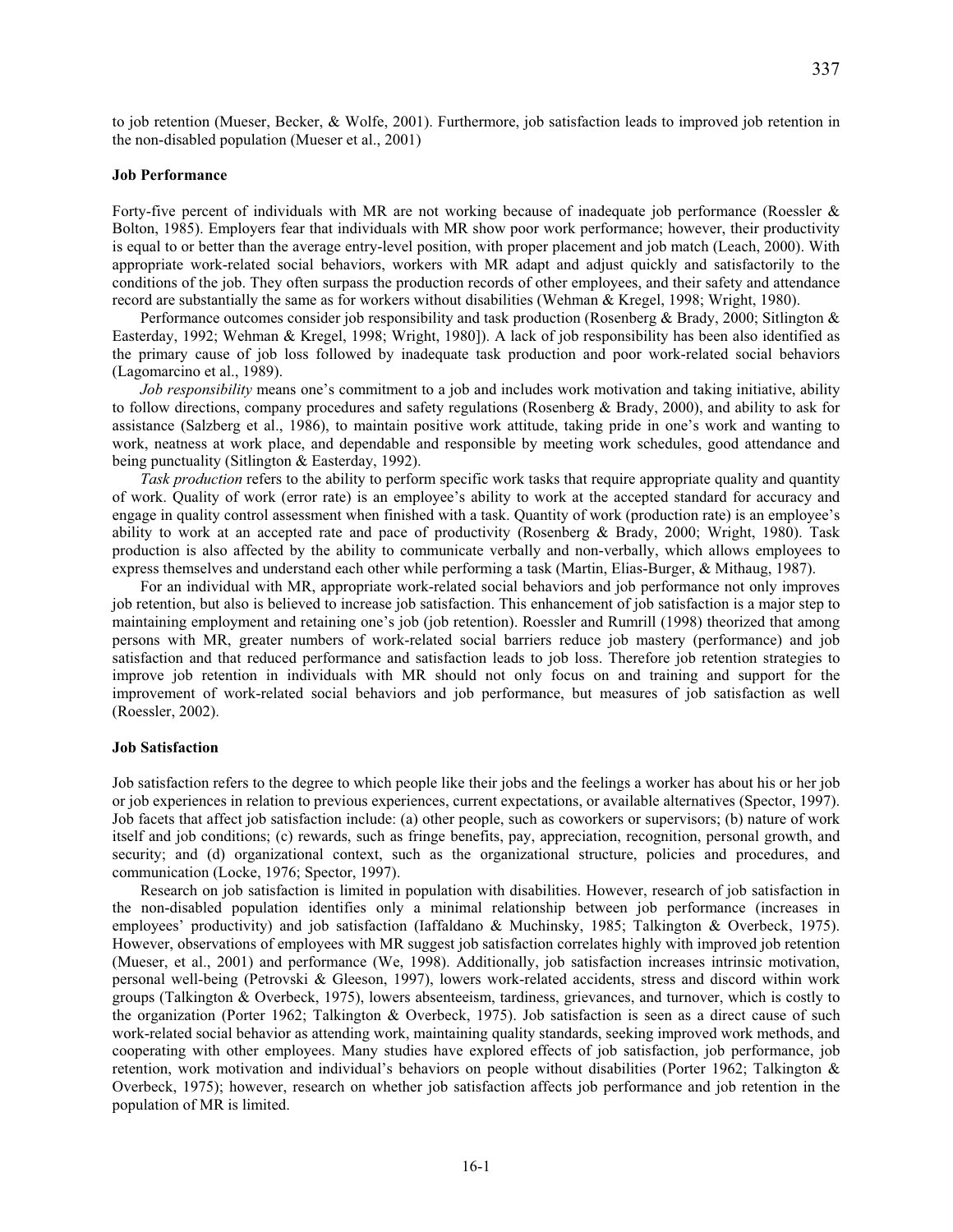## **Conclusion: Job Retention for Adult Workers with Moderate to Mild MR.**

The conclusion of this literature review is that adult workers with MR that have high job satisfaction (JS) coupled with high job performance (JP) [both predicted by various of work-related social behaviors (WRSB), person-job congruency (P-J fit) and a self-determination approach (SD)] are more likely to maintain long-term employment (job retention). This long-term job retention will maintain high levels of job satisfaction, further improving performance, self-determination and sustaining appropriate work-related social behaviors. The relationship between person-job congruency, self-determination and work-related social behaviors of the worker provides material on which forecast of job performance, job satisfaction and job tenure and effectiveness can be based (Wehman & Kregel, 1998).



Figure 1. *A Proposed Model of Job Retention for Workers with MR*

 Based on the theories and concepts found in the literature a new conceptual model of job retention has evolved (see Figure 1). Roessler's (2002) 3M Model of job retention for individuals with disabilities addresses person-job congruency (job-match), the importance of job satisfaction and the development (maturity) and maintain (mastery) good work behaviors that allows one to perform job duties and cope with the stress and idiosyncratic situations that arise at work. However, Roessler's model does not deal with self-determination nor performance, both important factor for job success of individuals with MR. Neither Roessler's model nor other research address the interrelationships between the various components affecting job retention such as how job retention affects ones work-related social behaviors, ones job satisfaction or performance. Improving job retention rates of adults with MR requires the use of many types of interventions and strategies that focus on the interrelatedness of all variables affecting job retention.

# **HRD Challenges**

HRD's principle purpose is a system perspective to improve organizational performance through increased productivity, efficient work processes, and individual contributions (Swanson & Arnold, 1996). Those constructs that provide outcomes of improved human performance and individual contribution such as person-job "fit", job satisfaction, self-determination (actualization); personality characteristics and behaviors, etc, have been researched in the general population, but differ for individuals with MR. For example, research in the non-disabled populations has shown job satisfaction does not necessarily improve performance (Iaffaldano & Muchinsky, 1985; Tett & Meyer, 1993). Although, in individuals with MR, research suggests the opposite, that job satisfaction does affect and improve job performance (Wehmeyer, Kelchner & Richards, 1994). Thus, the training and career development strategies for individuals with MR may require modification based on various behaviors and work constructs as they relate to workers with MR. As more individuals with MR are employed in the open labor market, it becomes important for HRD to understanding how their work behaviors and outcomes can improve job performance, job satisfaction, and job retention thereby improving overall organizations performance (Roessler, 2002). An understanding of these behaviors and outcomes will enable paraprofessionals, HRD practitioners, and managers to further develop strategies to acquire and maintain constructive training and support programs to assist people with MR for occupational growth (Lancioni & O'Reilly, 1998). Furthermore, focused efforts on training and instructional techniques for individuals with MR are important to promote generalization, discrimination, and maintenance.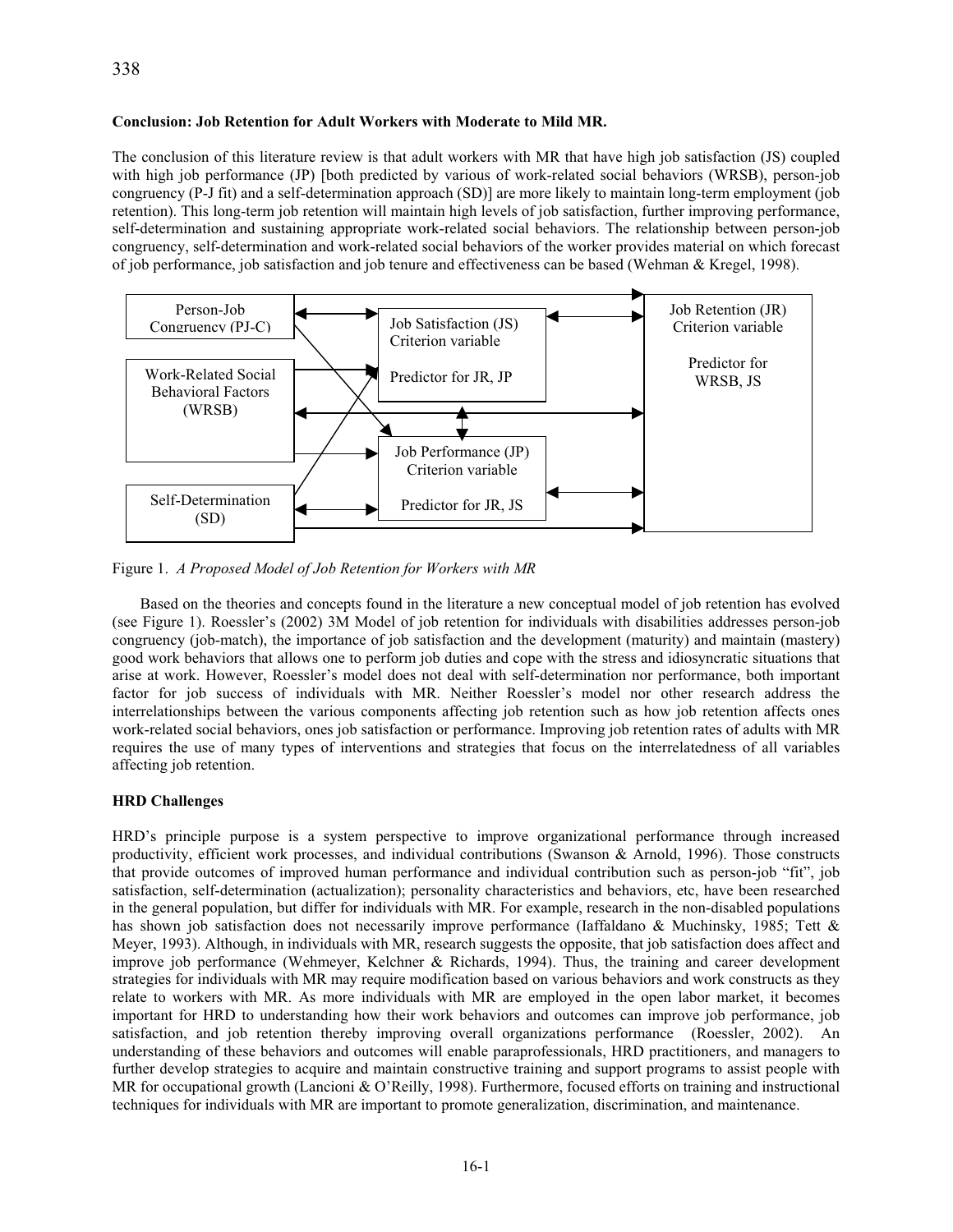#### **References**

- Bellamy, G. T., Rhodes, L. E., Mank, D. M., & Albin, J. M. (1988). *Supported employment: A community implementation guide*. Baltimore: Paul H. Brookes.
- Berkell, D. E. (1987). Vocational assessment of students with severe handicaps: A review of the literature. *Career Development for Exceptional Individuals, 10,* 61-75.
- Callahan, M. J., & Garner, B. (1997). *Key to the workplace: skills and supports for people with disabilities*. Baltimore: Paul H. Brookes.
- Chadsey-Rusch, J. (1986). Identifying and teaching valued social behaviors. In F. R. Rusch (Ed.), *Competitive employment issues and strategies* (pp. 273-287). Baltimore: Paul H. Brookes.
- Fishbein, M., & Ajzen, I. (1975). *Belief, attitude, intention and behavior: An introduction to theory and research.* Reading, MA: Addison-Wesley.
- Gibbs, W. (1990). Alternative measures to evaluate the impact of vocational rehabilitation services. *Rehabilitation Counseling Bulletin*, 34, 33-34.
- Gellman, W. (1961). The vocational adjustment shop. *Personnel and Guidance Journal*, *39*(8), 630-633.
- Greenspan, S., & Shoultz, B. (1981). Why mentally retarded adults lose their jobs. Social competence as a factor in work adjustment. *Applied Research in Mental Retardation, 2,* 23-38.
- Gulick, E. (1992). Model for predicting work performance among persons with multiple sclerosis. *Nursing Research*, 41, 266-272.
- Habeck, R. V. (1999). Job retention through disability management. *Rehabilitation Counseling Bulletin.* v42 (no.4), 317-328
- Hackett, R. D. (1988). *Yet another look at the relationship of employee absenteeism to job satisfaction*. Hamilton, Canada: Series #290.
- Hanley-Maxwell, C., Rusch, F. R., Chadsey-Rusch, J., & Renzaglia, A. (1986). Reported factors contributing to job termination of individuals with server disabilities*. Journal of the Association for Persons with Sever Handicaps. 11*, 45-52.
- Harris, L. & Associates (2004). *Landmark disability survey finds pervasive disadvantages*. Washington, DC: National Organization on Disability.
- Hill, J. W., Wehman, P., Hill, M., & Goodall, P. (1985). Differential reasons for job separation of previously employed mentally retarded adults. *Education and Training of the Mentally Retarded, 15*, 179-186.
- Holmes, T. (2005, July) Diversity in the workplace: Creating Workplace Opportunities for People with Disabilities. Retrieved October 6, 2005, from http://www.bostonworks.boston.com/diversity/062003/div\_0603\_/2.shtlm
- Iaffaldano, M. T., & Muchinsky, P. M. (1985). Job satisfaction and job performance: A meta-analysis. *Psychological Bulletin*, 97, 251-273.
- Konig, A., & Schalock, R. (1991). Supported employment: Equal opportunities for severely disabled men and women. *International Labour Review*, *130*(1), 21-37.
- Kregel, J., Wehman, P., Revell, W. G., & Hill, M. (1989). Supported employment in Virginia: 1980-1988. In F. R. Rusch (Ed.), *Supported employment: Models, methods, and issues (pp.)*. Sycamore, IL: Sycamore Publishing Company.
- Lancioni, G. E., & O'Reilly, M. F. (1998). A review of research on physical exercise with people with severe and profound developmental disabilities. *Research in Developmental Disabilities*, *19,* 477-492.
- Lagomarcino, T. R., Huges, C., & Rusch, F. R. (1989). Utilizing self-management to teach independence on the job. *Education and Training in Mental Retardation, 24,* 139-148.
- Leach, S. (2002). *A supported employment workbook*. London: Jessica Kingsley.
- Locke, E. A. (1976). The nature and causes of job satisfaction. In M.D. Dunnette (Ed.), *Handbook of Industrial and Organizational Psychology*. Chicago: Rand McNally.
- Lofquist, L. H., & Dawis, R. V. (1991). *Essentials of person environment correspondence counseling*. Minneapolis: University of Minnesota Press.
- Lyons, M., & Hayes, R. (1993). Student perceptions of person with psychiatric and other disorders. *The American Journal of Occupational Therap*y, *47*, 541-548
- Martin, D., Elias-Burger, J., & Mithaug, D. (1987). Acquisition and maintenance of time-based task change sequences. *Education and Training in Mental Retardation*, *22*, 250-255.
- Millington, M., Szymanski, E., & Hanley-Maxwell, C. (1994). Effects of the label of mental retardation on employer concerns and selection. *Rehabilitation counseling Bulletin*, *38*, 27-43.